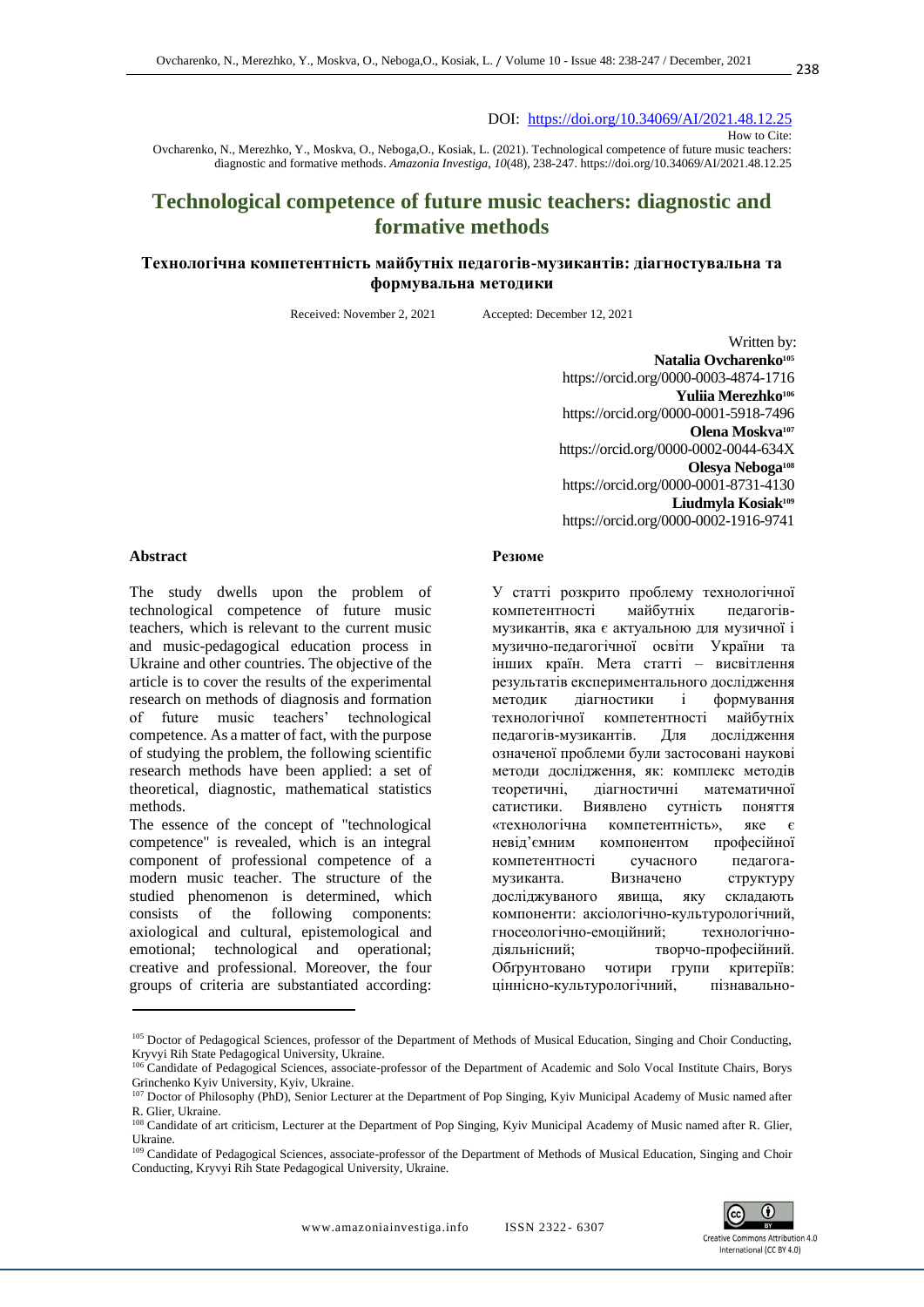

value-cultural, cognitive-emotional, technological-operational and creativeprofessional. Finally, a diagnostic experiment was carried out, in the process of which special diagnostic methods were used of the formative experiment lies in the gradual formation of the technological culture of future teachersmusicians according to the developed author's technique, which includes four pedagogical conditions and a set of interrelated methods.

**Keywords:** diagnostic methods, formative methods, future music teacher, technological competence, the structure of technological competence.

## **Introduction**

Currently, the main tasks of music and pedagogical education include the introduction of innovative technologies, the mastery and application of which should become a systemic process, covering various types of professional activities of music teachers. The implementation of such tasks requires a high level of technological competence of the teacher, which, in its turn, is one of the most significant, innovative and least developed components of the modern teacher's professional competence. Technological competence of future music teachers is based on their technological awareness, skills and abilities to apply innovative learning technologies for the formation of students' value orientations in the field of music, including the effectiveness of their general and musical abilities. Therefore, the research of modern scientists is characterised by great attention paid to the innovative learning technologies, technological knowledge and skills of students and teachers, as well as – teacher's technological competence. In particular, the works of scientists on the content of teachers' technological competence were important for substantiating the essence of future music teachers' technological competence (Dyachenko, 2013; Lola, 2003; Markova, 2015; Plutok, 2020); technological culture (Ostroverkhova, 2012; Rubtsova, 2009; Symonenko, 2001); essence and structure of pedagogical technology, considered in the general pedagogical direction (Sysoieva, 2011), in the didactic direction (Yerastova-Mykhalus, 2016; Piekhota, 2010; Selevko, 2005), from the standpoint of personal and creative influence of musical art (Labunets, 2014; Masol, 2015; Ovcharenko, Matveieva & Chebotarenko, 2020); the essence of innovative technologies for future music teachers' training (Ovcharenko, Samoilenko, Moskva, &

емоційний, технологічно-діяльнісний, креативно-професійний. Здійснено діагностувальний експеримент, у процесі якого були застосовані спеціальні діагностувальні методи та – формувальний експеримент під час якого проходило поетапне формування технологічної культури майбутніх педагогів-музикантів за розробленою авторською методикою, яка включає чотири педагогічні умови та комплекс взаємопов'язаних методів.

**Ключові слова:** діагностувальна методика, майбутній педагог-музикант, структура технологічної компетентності, технологічна компетентність, формувальна методика.

Chebotarenko, 2020), the formation of an evaluative attitude to technology, the ability to implement effective technologies in the educational process; to arouse the interest of future teachers in the art of music by means of the latter (Moskva, 2021).

However, the analysis of scientific studies by foreign and domestic scientists showed that the problem of determining effective methods of diagnosis and development of future music teachers' technological competence has not been the subject of a separate scientific study so far. Therefore, the objective of the study is to cover the results in the experimental research on methods of diagnosis and development of technological competence with future music teachers.

#### **Theoretical Framework or Literature Review**

Regarding the problem of the study, the carried out theoretical analysis of modern scientific research of the concept interpretation of "technological competence" provided an opportunity to identify the main areas of the research with the modern scientists, in particular: O. Plutok believes that such a competence is "an intellectual and cognitive activity of the teacher represented in the form of deep interest and strong will to acquire knowledge about the innovative learning technologies accumulated in the educative space, expanding the personality's education, outlook, erudition and aimed at the long-term development of educational activities" (Plutok, 2020); L. Kuzemko presents this definition as "a logical combination of theoretical knowledge, ways of organizing the educational process in educational institutions and practical skills to apply the designed educational activity,

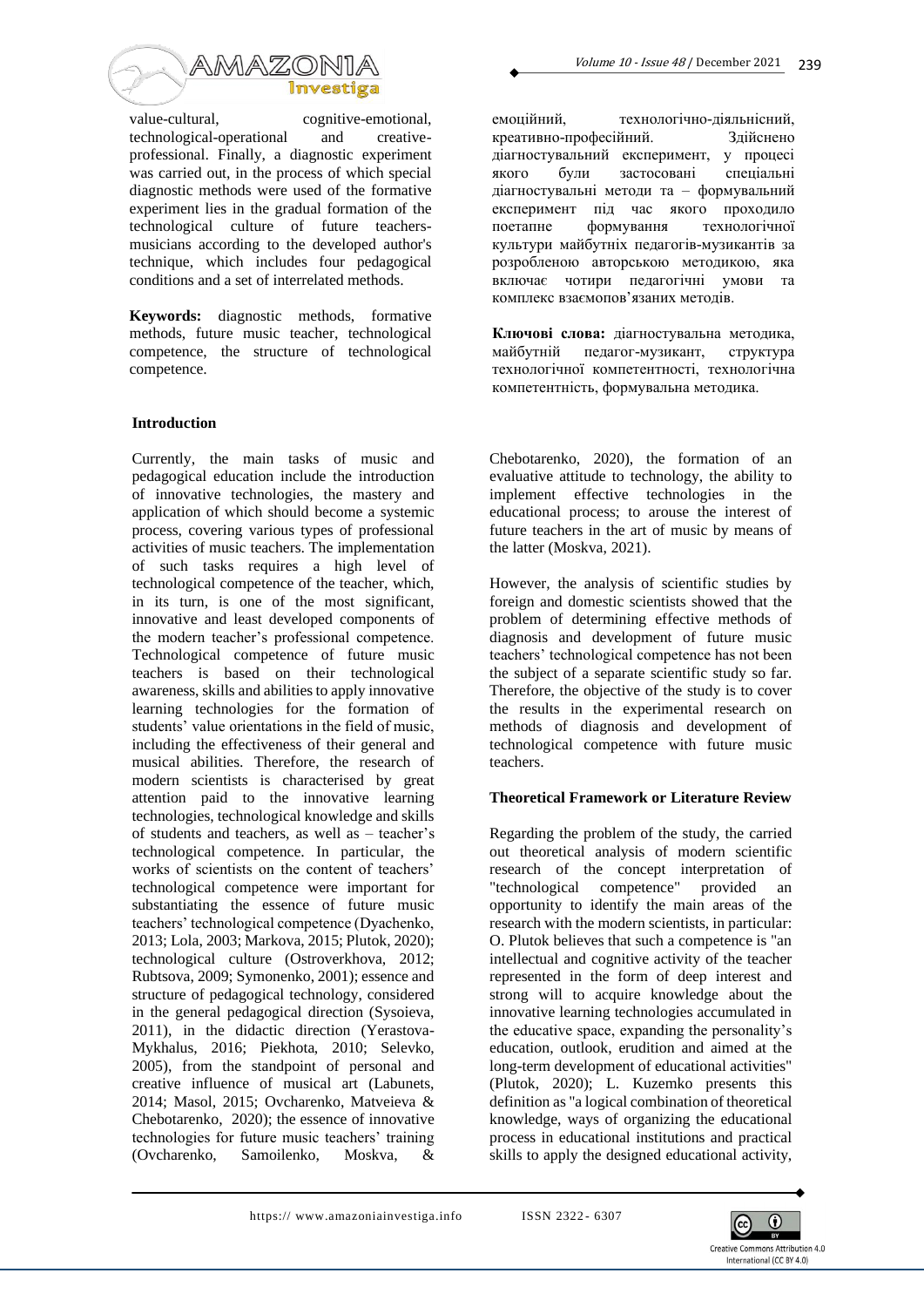to analyse and evaluate results" (Kuzemko, 2015); L. Tyshakova interprets this concept as "education that contains knowledge, technological skills, creative and technological abilities, technological reflection as well as professional qualities" (Tyshakova, 2005). Accordingly, L. Koval's opinion that technological competence is a structural and functional component of professional competence, characterized by the future specialist's ability to independently organize the educational process at school based on the use of general educational technologies should be considered relevant (Koval, 2012. The critical analysis of the mentioned above research allowed us to denote that the technological competence of the future teacher-musician is an integral component of professional competence of a modern teacher (both school and university teacher), a dynamic professional and personal education provided by a set of worldview values to artistic technological experience, technological knowledge and skills, determining the ability to master and apply music learning technologies in the educational process in order to provide musical and pedagogical activities effectively.

Consequently, in the process of theoretical research, the analysis of modern technologies of teaching music was carried out, which are classified as follows: technologies aimed at mastering the musical-performing and musicalmethodical bases; information and computer technologies in distance learning, in particular, aimed at teaching the art of music, mastering the basics of sound amplification equipment by future performers and music teachers; technologies that have a health focus. Thanks to the application of the classification method, it was possible for future music teachers to master the technologies of music education.

Based on the elucidation of the music teachers' activity functions, we have substantiated the structure of future music teachers' technological competence, consisting of the following components: axiological-cultural, epistemological-emotional; technological and operational; creative and professional.

#### **Table 1.**

*Components of the structure, criteria and their indicators of the development of future music teachers' technological competence.*

| Components                       | Criteria                      | Indicators                                                                                                                                                                                                                                                                                                                                                                                                                                                                                |
|----------------------------------|-------------------------------|-------------------------------------------------------------------------------------------------------------------------------------------------------------------------------------------------------------------------------------------------------------------------------------------------------------------------------------------------------------------------------------------------------------------------------------------------------------------------------------------|
| Axiological and<br>cultural      | value-cultural                | - the degree of awareness of the value of the technological competence<br>development;<br>- the level of development of future music teachers' technological<br>worldview;<br>- the degree of ability to self-actualization in mastering the values of<br>technological competence.                                                                                                                                                                                                       |
| Epistemological<br>and emotional | cognitive-<br>emotional       | - the level of cognitive interest, needs and emotional focus on learning<br>the technologies of music education;<br>- the degree of formation of knowledge of basic music-technological<br>concepts and traditional and innovative technologies of music<br>education:<br>- the degree of formed ability to cognitive and emotional growth in the<br>process of mastering the technologies of music education.<br>- the level of motivation to master the technological activities of the |
| Technological and<br>operational | technological-<br>operational | teacher-musician:<br>- the degree of skills formation to apply optimally effective<br>technologies in music education;<br>- the degree of the developed ability to personal and operational<br>mobility in perception and use of technologies for music training.<br>- the level of interest and need for professional creativity;                                                                                                                                                        |
| Creative and<br>professional     | creative-<br>professional     | - the degree of formed ability to integrate elements of traditional<br>technologies, to vary the forms, methods and means of music<br>education and to create new technologies of such education;<br>- the level of creative activity and a positive attitude to technological<br>activities and focus on music and pedagogical self-education                                                                                                                                            |

There have also been substantiated four groups of criteria according to the components of the structure of future music teachers' technological competence: value-cultural, cognitive-

emotional, technological-operational and creative-professional, as shown in (Table 1).

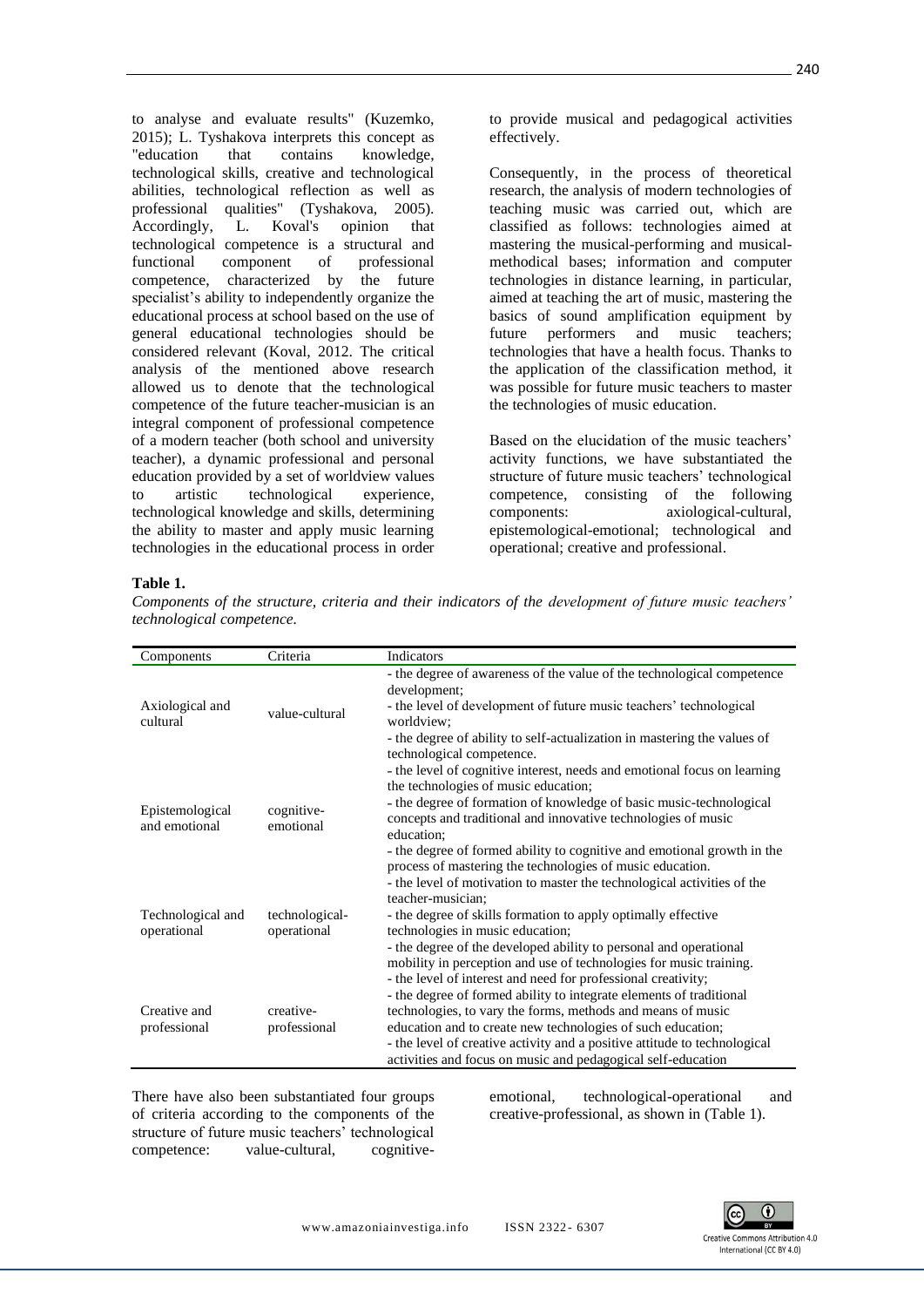

#### **Methodology**

As a matter of fact, with the purpose of studying the problem, the following scientific research methods have been applied:

- − technological and competence approaches that helped to define the essence of the concept of "technological competence of the future music teacher"; analysis and classification of technologies for teaching music; clarifying the essence of technological knowledge, future music teachers' skills and the formation of abilities to apply technological knowledge and skills in the educational process; determining the content of the components in the structure of future music teachers' technological competence;
- a set of theoretical methods, such as analysis, systematization, comparison of different scientific views, concretization and generalization - to determine the essence of the basic concept of the research; classification - to identify the areas of technologicalization in the system of music<br>and pedagogical education; systempedagogical education; systemstructural analysis - to substantiate the component structure of technological competence; modelling - in order to determine the criteria for assessing the development of technological competence with future teachers-musicians;
- a set of diagnostic methods: pedagogical observation, discussion, surveys, questionnaires, interviews, diagnostic tasks and maps, creative tasks, comparison, evaluation - to determine the levels of future music teachers' technological competence;
- formative experiment to test the method of development of the phenomenon under study;
- mathematical statistics in order to determine, interpret and prove the reliability of the results in the pedagogical experiment.

## **Results and Discussion**

In order to determine the effectiveness of diagnostic methods and the development of future music teachers' technological competence, the research work was conducted during 2018-2021 and included: diagnostic experiment - 2018 and formative experiment - 2019-2021 on the basis of the Faculty of Arts in Kryvyi Rih State Pedagogical University and Kyiv Municipal Academy of Music named after R. Glier.

Initially, the diagnosis of the present level of technological competence of future music teachers was associated with the selection of already developed ones along with the creation of new author's methods for diagnosing components of the phenomenon structure. The number of students who participated in the diagnostic study was 74 people: 38 students of the experimental group (EG) and 36 students of the control group (CG).

To diagnose the axiological and cultural component of technological competence of future music teachers, M. Rokeach's method "Value Orientations" (Rokeach, 1973) was modified to determine students' opinion on the value of forming technological competence of music teachers; the author's questionnaire "Determination of the level of formation of the technological worldview and the degree of the future music teacher's self-actualization ability in mastering the values of technological culture" was developed.

Correspondingly, when diagnosing the epistemological and emotional component of technological competence of future music teachers, an author's questionnaire was developed to identify students' level of cognitive interest, needs and emotional focus on knowledge of music learning technologies and the degree of ability to cognitive and emotional growth in mastering them; a questionnaire "Determination of the degree of knowledge formation of basic music-technological concepts and technologies in music education" as well as a diagnostic task "Determination of the level of technological knowledge of the future teachermusician" were also elaborated.

Furthermore, the technological and activity component of technological competence of future music teachers was diagnosed by applying the test "Motivation of technological activity" by K. Zamfir, modified by A. Rean (1999) in the author's adaptation to identify the level of motivation to master the technological activities of teachers in music education; the author's diagnostic card "Assessment of technological skills of a music teacher" to identify students' opinions on their own level of skills to use optimally effective technologies of music education in the educational process and diagnostic tasks "Identification of technology skills of future music teachers" were also implemented at the stage; the author's test "Analysis and solution of musical and pedagogical cases" to identify the degree of formed ability to personal and operational

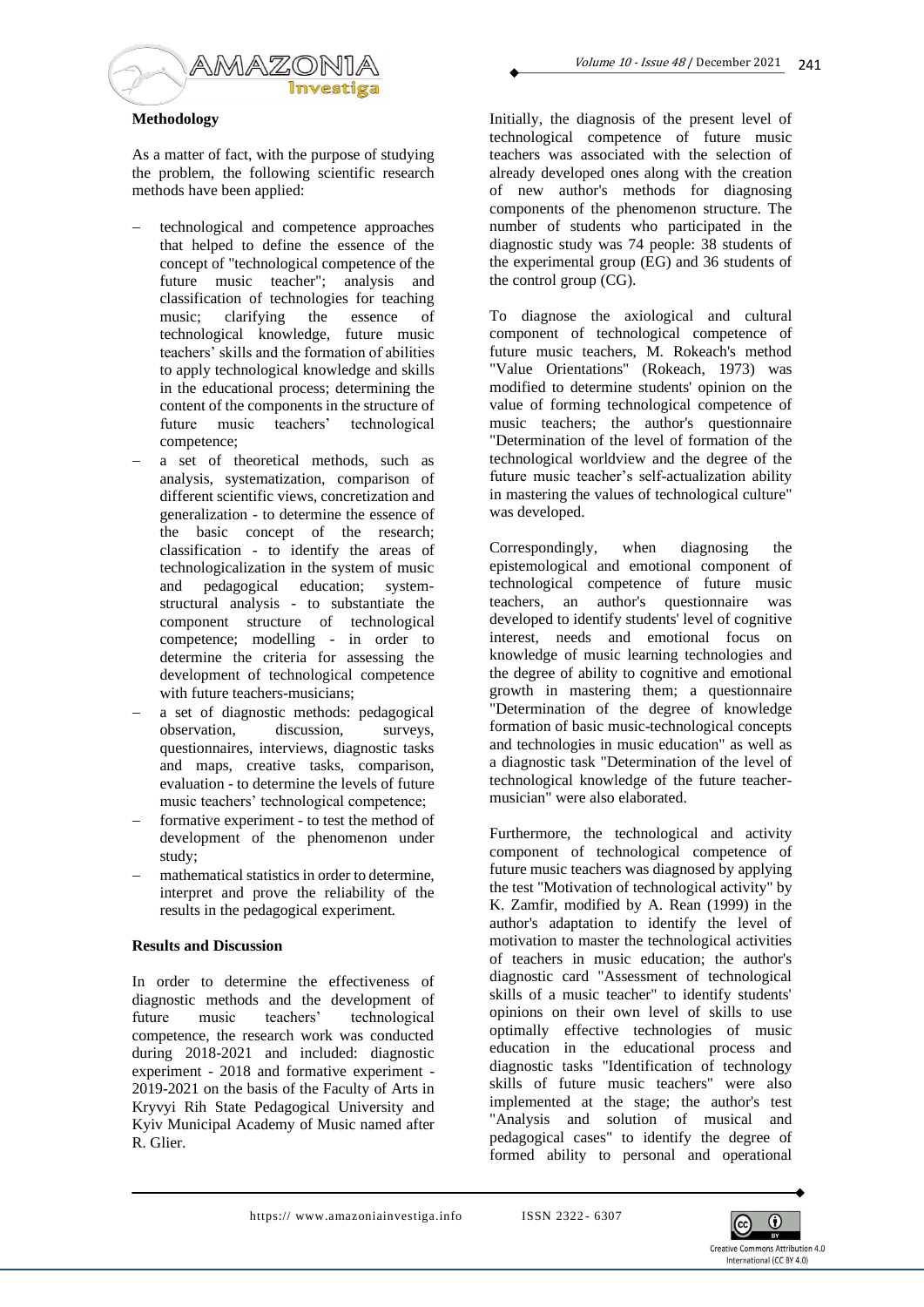mobility in the use of music learning technologies was still engaged.

Eventually, in order to diagnose the creative and professional component of technological competence of students, a questionnaire "Interest and need for professional creativity" was developed; certain creative tasks to identify the degree of existing ability to integrate elements of technology, to vary forms, methods and tools and create new technologies of music education were of great significance; the questionnaire "Readiness for technological self-education" to determine the level of creative activity and a positive attitude to technological activities and focus on music and pedagogical self-education was also applied.

According to the results of the pedagogical diagnosis, it was found that there are 16 (44.45%)

students in the control group (CG) and 16 (42.10%) of the experimental group (EG) with a low level of technological culture, with the average level - 17 (47.22 %) students of CG and 18 (47.37%) EG. Only 3 (8.33%) students of CG and 4 (10.53%) EG showed a high level.

In order to form the technological competence of future music teachers, a formative experiment was conducted during 2019-2021 with students of the experimental group (38 people) and provided a test of the effectiveness of the author's methodology, which is based on pedagogical conditions and a set of interrelated methods of music training (Table 2), the implementation of which provided a systematic mastery of music learning technologies according to the classification.

#### **Table 2.**

*Pedagogical conditions and methods of development of future music teachers' technological competence.*

| Pedagogical Conditions                                                                                                                      | Methods                                                                                                                                      |  |  |  |  |
|---------------------------------------------------------------------------------------------------------------------------------------------|----------------------------------------------------------------------------------------------------------------------------------------------|--|--|--|--|
|                                                                                                                                             | - actualization of the importance of the future music teacher's technological<br>competence;<br>- "surprise and admiration";                 |  |  |  |  |
| Stimulating the students'<br>attitude to master the<br>values of technological<br>culture                                                   | - presentation of music and pedagogical technologies to arouse interest;<br>- popularization of the world experience of teachers-innovators; |  |  |  |  |
|                                                                                                                                             | - method of illustrations of forms, methods, means of music-pedagogical                                                                      |  |  |  |  |
|                                                                                                                                             | technologies and elements of music education technologies;                                                                                   |  |  |  |  |
|                                                                                                                                             | - search tasks related to the history of music learning technologies; analysis and<br>comparison of technologies;                            |  |  |  |  |
|                                                                                                                                             | - creating a situation of professional success.                                                                                              |  |  |  |  |
| Activation of cognitive and<br>emotional potential of<br>students' personality in the<br>knowledge of music and<br>pedagogical technologies | - conscious technological training;                                                                                                          |  |  |  |  |
|                                                                                                                                             | - heuristic conversation to search, an ability to distinguish the important;<br>- classification of music learning technologies;             |  |  |  |  |
|                                                                                                                                             | - comparison;                                                                                                                                |  |  |  |  |
|                                                                                                                                             | - method of the project "Technologies of music education";                                                                                   |  |  |  |  |
|                                                                                                                                             | - method of suggestopedia auto training;<br>- verbalization of technological solutions to the problem in music education.                    |  |  |  |  |
|                                                                                                                                             | - expediency and prospects in music-technological education;                                                                                 |  |  |  |  |
|                                                                                                                                             | - creation of an indicative basis for technological actions;                                                                                 |  |  |  |  |
| Algorithmizing the                                                                                                                          | - operational-activity method;<br>- practical verification of the effectiveness of music learning technology;                                |  |  |  |  |
| technological activity of<br>future music art teachers                                                                                      | - explanation of technological activities;                                                                                                   |  |  |  |  |
|                                                                                                                                             | - training and exercises;                                                                                                                    |  |  |  |  |
|                                                                                                                                             | - reflections for understanding one's own musical-technological experience;<br>- blitz answers.                                              |  |  |  |  |
|                                                                                                                                             | - method of independent creative and analytical tasks;                                                                                       |  |  |  |  |
| Purposefulness of gradual                                                                                                                   | - method of integrating different musical elements and pedagogical technologies;                                                             |  |  |  |  |
| development of students'<br>technological creativity                                                                                        | - method of modelling the content, forms, methods, means of music and<br>pedagogical technology;                                             |  |  |  |  |
|                                                                                                                                             | - method of creating music-pedagogical technology with forecasting the result of                                                             |  |  |  |  |
|                                                                                                                                             | the effectiveness of its implementation.                                                                                                     |  |  |  |  |

The gradual development of future music teachers' technological culture, according to the method we have substantiated, took place alternately at value-stimulating, cognitive, praxeological as well as creative stages and was

carried out in classroom forms of learning: at individual lessons "Musical Instrument" and "Vocal Class", extracurricular activities and during pedagogical practice in institutions of specialized art education.

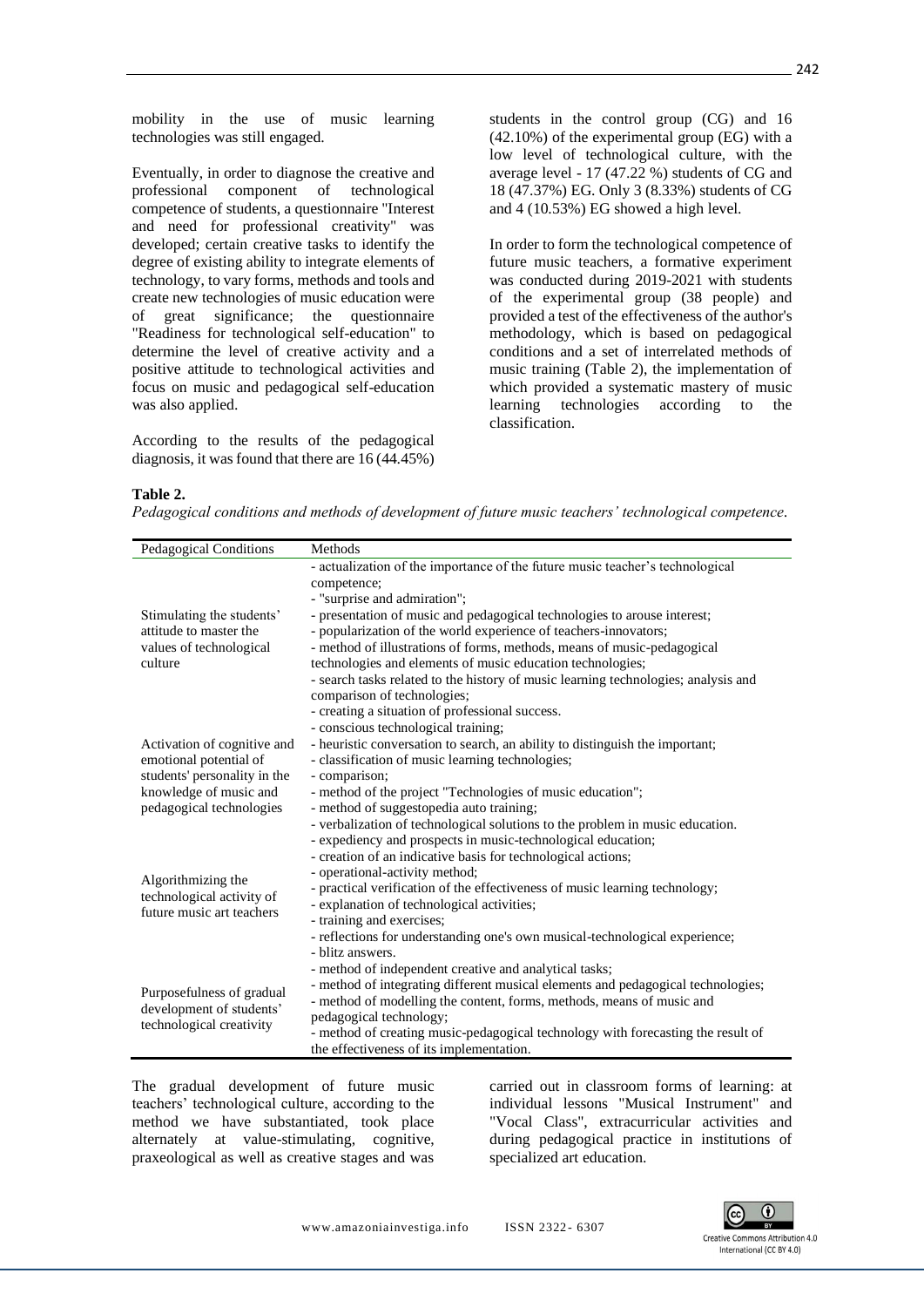

*The value-stimulating stage* provided for the formation of the axiological-cultural component of students' technological competence, due to the introduction of the first pedagogical condition and the corresponding value-stimulating methods. The tasks of the value-simulating stage were: instructing teachers on the essence of experimental work at this stage; enrichment of topics of musical instrument and vocal class, which acquainted students with the activities and technological functions of the teacher-musician, motivating them to master modern music education technologies, activation of students' attitudes to master the values of technological competence; conducting extracurricular forms - a master-class on the use of innovative technologies of music education conducted by innovative teachers, which contributed to the future music teachers' interest in music education technologies.

*The cognitive stage* was aimed at forming the epistemological and emotional component of technological competence of future music teachers through the introduction of the second pedagogical condition and suggestive-cognitive methods correspondingly. The tasks of the stage included: preliminary discussion with teachers of instrumental and vocal disciplines on the content of the experimental work at this stage; conducting a system of individual lessons on "Musical Instrument" and "Vocal Class", the introduction of extracurricular forms - methods of the project "Music Learning Technologies", which carried out the formation of students' cognitive interest, their needs and emotional focus on mastering music learning technologies; students' technological knowledge on basic concepts and traditional and innovative technologies of music education; development of students' ability to cognitive and emotional growth in the process of mastering the music education technologies.

*The praxeological stage* of the experiment had a practical orientation and provided for the development of technological and operational component of students' technological competence, due to the introduction of the third pedagogical condition and its corresponding methods. Among the most important tasks of the stage were: informing teachers about the essence of formative and experimental work at the praxeological stage; conducting a system of classes in instrumental and vocal disciplines, which motivated students to master the technological and practical activities of teachers in the course of music education; formation of technological skills to apply optimally effective

technologies of music learning in the educational process and the ability to personal and activity mobility in the perception and use of music learning technologies; implementation of students' self-examination of the formed technological skills in the process of pedagogical practice in the institution of specialized art education.

*The creative stage* was aimed at forming a creative and professional component of future<br>music teachers' technological competence technological competence through the introduction of the fourth pedagogical condition and creative methods meeting it. The tasks of the stage were: to conduct classes in instrumental and vocal disciplines, which intensified the students' interest and needs in professional creativity when applying music learning technologies; formation of the ability to integrate elements of traditional technologies, to vary the forms, methods and means of music education and to create new ones; stimulation of creative activity, setting a positive attitude to technological activities and focus on music and pedagogical self-education; creative approach to the application of music learning technologies in the process of pedagogical practice.

To sum up the results of the formative experiment, which consisted in testing the effectiveness of the method of developing the<br>future music teachers' technological future music teachers' technological competence, the methods applied during the diagnostic experiment were used here. In the study, we proceeded from the position that *the formation of technological competence* is understood as a combination of high and medium levels of this phenomenon, an *unformed* one corresponds to the low level of technological competence of future music teachers.

According to the results of the formative experiment it was found that there are 12 (33.33%) students of the control group (CG) and 4 (10.53%) of the experimental group (EG) with a low level of technological competence, with the average level - 20 (55, 56%) students of CG and 22 (57.89%) in EG. A high level was shown by 12 (31.58%) students of CG and 4 (11.11%) students in EG.

Comparing the results of the two groups after the formative experiment, we estimate that the level of formation of technological competence of future music teachers of EG has increased significantly compared to students in CG. The same characteristic corresponds to the high level. We also note significant differences in the low

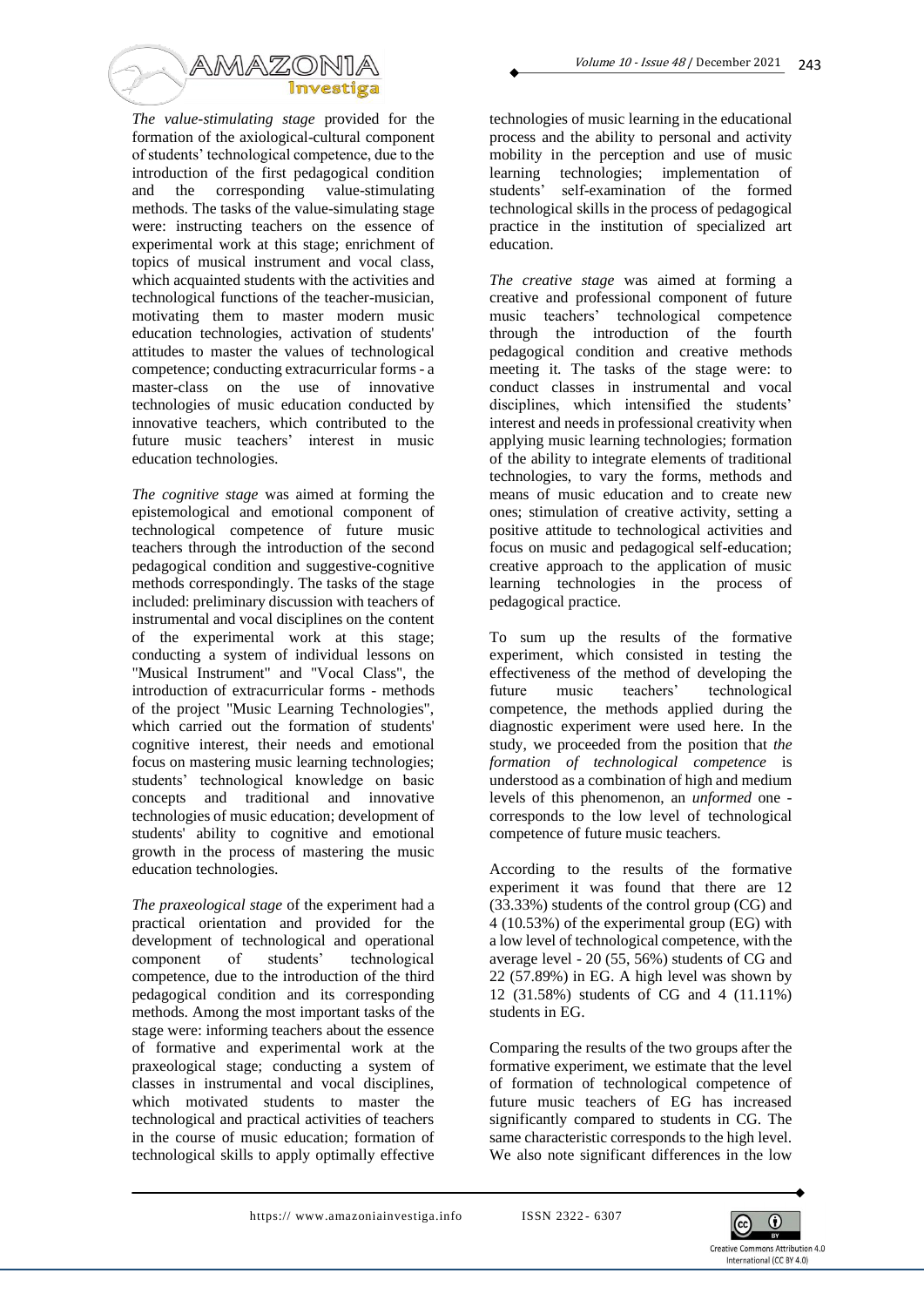level, which is much lower in EG students than in CG students.

The next stage of our study was a comparative analysis of the levels of formation of future music teachers' technological competence according to the results of the diagnostic and formative experiments.

The diagnostic experiment showed that the levels of technological competence formation with future music teachers of the experimental and control groups hardly ever differ. According to

the results of the formative experiment, the calculations made revealed an increase in the dynamics of increasing the levels of technological competence in both groups. However, the level of technological competence formation of future teachers-musicians in EG is much higher than that of students' in CG. Figure 1 shows the difference at the beginning (diagnostic) and at the end (formative) of the experiment between the levels of formation among the students in the experimental and control groups.





The method of mathematical data processing helped to determine that in EG the group of students with a high level, the technological competence increased by 21.05%, while in the control group - by 2.78%. Regarding the average (medium) level of this phenomenon formation, the number of future teachers-musicians in EG increased by 10.52%, in the control group - by 8.34%. With a low level of technological competence formation in EG, the group of students decreased by 31.57%, in the control group - by 11.12%. That is, the experiment revealed that the level of formation of technological competence has increased significantly among future music teachers from EG in comparison with CG (Fig. 2).

Thus, the value of the difference between indicators in EG and CG by the results of the diagnostic experiment and formative experiment can be proved through applying Fisher's statistical test, as: the number of students from the two groups of EG and CG participating in the formative experiment was more than 5 people, currently there are 38 EG students and 36 future music teachers in CG.

To test the statistical hypotheses, the following hypotheses were outlined, such as:  $H_0$ : the formation of the component in the first sample, the share of individuals should not be higher than the share of the second sample.  $H_1$ : the formation of the component in the first sample, the share of individuals should be significantly different compared to the share of the second sample.

The calculations took into account the limitations associated with the application of the multifunctional Fisher's test, namely: both compared shares should not equal zero; to compare the number of observations for the two samples should be more than five; for the criterion, there is no upper limit on the number of observations in the two samples.

Zero  $(H<sub>0</sub>)$  and alternative hypotheses  $(H<sub>1</sub>)$  are to be formulated:

 $H<sub>0</sub>$ : the share of persons who show the studied effect in the first sample is not greater than in the second sample;

 $H<sub>1</sub>$ : the share of persons who show the studied effect in the first sample differs significantly from the share in the second sample.

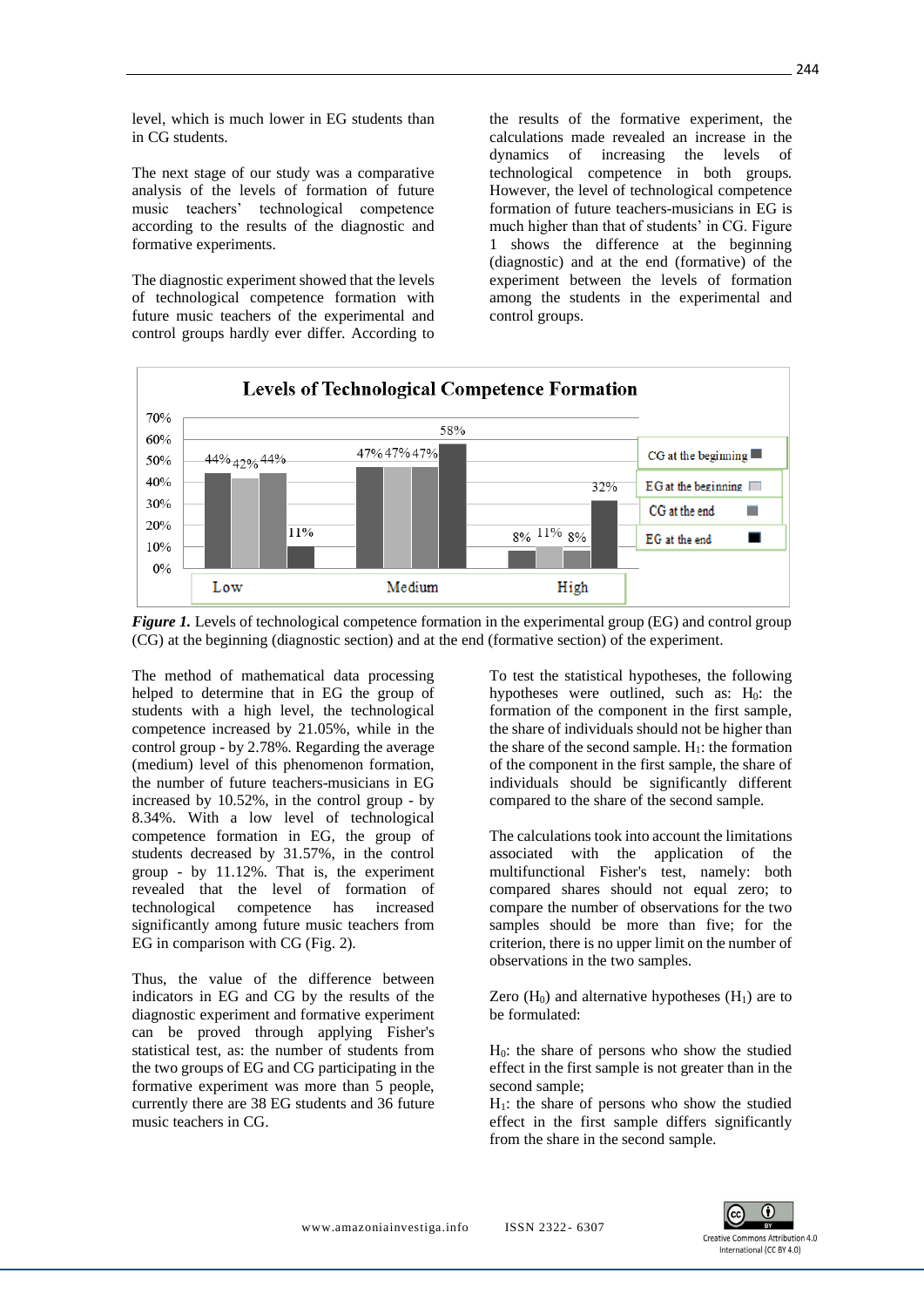

The calculations of the empirical value of the criterion *φ emp* were performed according to the formula:

$$
\varphi_{\text{emm}} = |\varphi_1 - \varphi_2| \cdot \sqrt{\frac{n_1 \cdot n_2}{n_1 + n_2}}
$$

where  $n_1$  is the number of observations in the first sample,  $n_2$  is the number of observations in the

second sample;  $\varphi_1 = 2 \cdot \arcsin(\sqrt{p_1})$  the value corresponding to the percentage p1 of the

first sample,  $\varphi_2 = 2 \cdot \arcsin(\sqrt{p_2})$  the value corresponding to the percentage p2 of the second sample.

Hence, the calculations of the empirical value of the criterion *φ emp* according to the results of the diagnostic experiment by formula (1), taking into account the shares of the sum of medium and high levels  $p1 = 0.56$  for the first sample (control group) and  $p2 = 0.58$  for the second sample (experimental group) led to calculating *φ emp* = 0.20, which is less than the critical value of *φ*0.05  $= 1.64$ . This means that there is no reason to reject the null hypothesis: the sum of medium and high levels of technological competence of the CG at the beginning of the experiment does not differ from the same EG at the diagnostic stage of the experiment.

Then we calculated the empirical value of the criterion *φ emp* at the end of the experiment and obtained  $\varphi_{\text{p}} = 2.45$ , which exceeds the critical value of 1.64. This means that the null

hypothesis must be rejected: the sum of medium and high **levels of technological culture formation of future music teachers** in CG at the end of the experiment is significantly lower than the same EG indicator at the end of the experiment.

In addition, a study was conducted that during the experiment in the experimental group **the share of high level** significantly increased from 0.11 to  $0.32.$ 

 $\varphi$ <sub>emp</sub> = 0.32 < $\varphi$ <sub>c</sub>crit = 1.64 when comparing high-level shares for CG and EG at the beginning of the experiment indicates that high-level shares at the diagnostic stage of the experiment do not differ significantly.

 $\varphi$  emp = 2.21 exceeds the critical value when processing the results of the formative stage of the experiment. That is, the share of high level in the experimental group at the end of the experiment is significantly higher than in the control one.

Thus, in **the experimental group** during the experiment on **the formation of technological competence of future music teachers,** the following probability has been statistically confirmed: an increase in **the share of the sum of the medium with high levels**; reduction of the share of low level; increase in the share of high level of **formation of technological culture of future music art teachers.** In the control group, the proportions of values by levels at the diagnostic and formative stages of the experiment do not differ significantly.

#### **Table 3.**

*Dynamics of technological competence formation of future music teachers.*

|                     | Ouantitative<br>indicators                  |       | Change<br>Indicator | <b>Ouantitative indicators</b>              |       | Change<br>Indicator |
|---------------------|---------------------------------------------|-------|---------------------|---------------------------------------------|-------|---------------------|
| Levels of readiness | EG<br>at the beginning of<br>the experiment | CG    |                     | EG<br>CG<br>at the end of<br>the experiment |       |                     |
| Low                 | 0.421                                       | 0.444 | $-0.023$            | 0.105                                       | 0,333 | $-0.228$            |
| Medium/Average      | 0,474                                       | 0,472 | 0,002               | 0,579                                       | 0,556 | 0,023               |
| High                | 0,105                                       | 0,083 | 0.022               | 0.316                                       | 0.111 | 0.205               |

In particular, the comparison of the sum shares of the high and medium levels, i.e. the "formation" of technological competence of future teachers of music EG and KG at the beginning (according to

the results of diagnostic) and at the end (according to the results of formative) experiment is shown in Fig. 2.

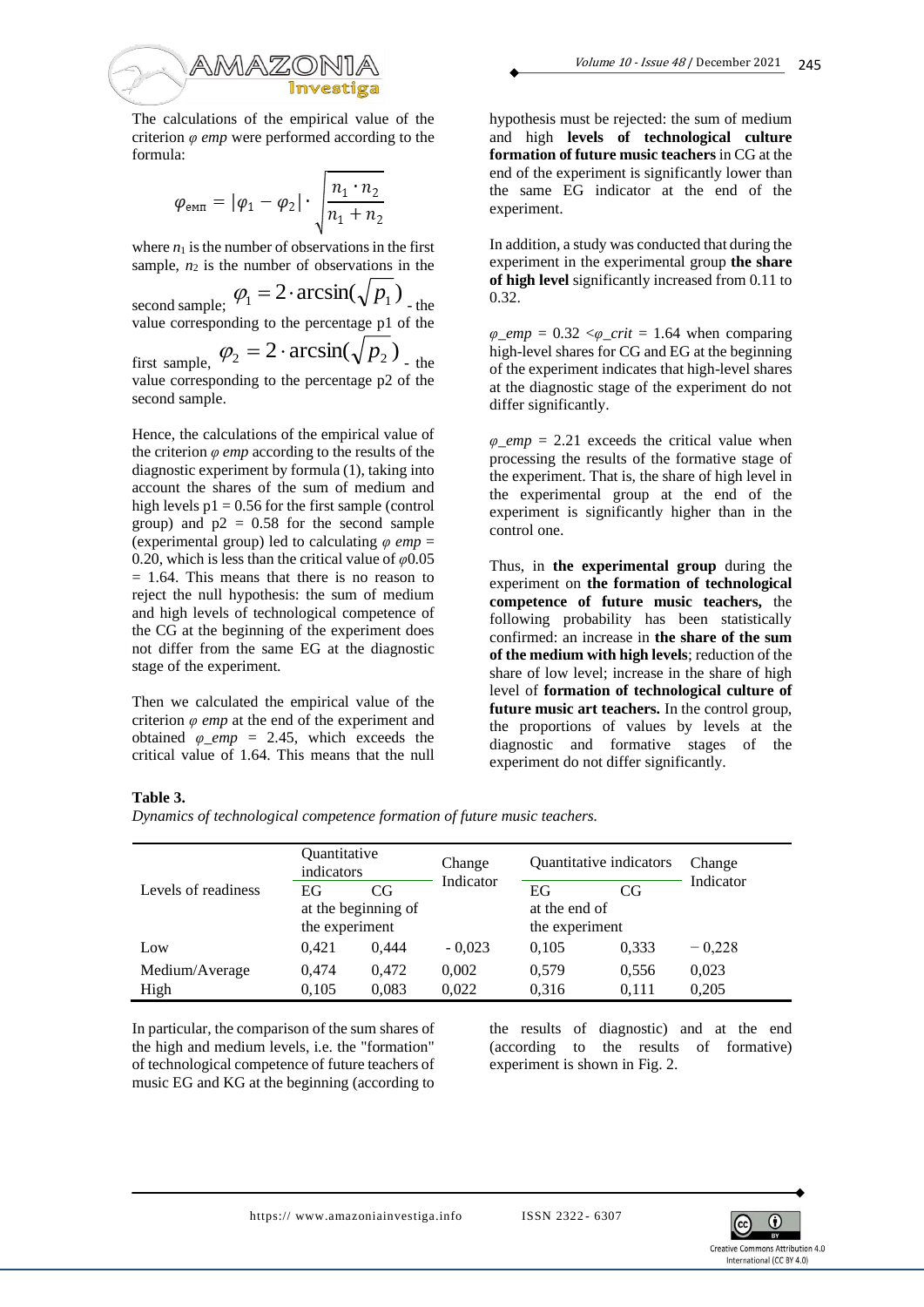

*Figure.* 2. Determining the share of the high and medium levels sums for CG and EG at the beginning and end of the experiment on the technological competence formation of future music teachers.

Unoubtedly, the study made it possible to prove the effectiveness of diagnostic and formative methods of the technological competence formation with future music teachers.

#### **Conclusions**

Thus, the urgency of the problem on forming technological competence of future music teachers is caused by the common need in most countries to modernize music education in general, which requires the use of world technological experience in the process of students' music education by modern teachers in terms of specialized art institutions, in particular. The music teacher must be competent and be able to skilfully apply innovative learning technologies to form the students' value orientations in the field of music, to maximize the effectiveness of their students' general musical abilities and increase children's interest in learning the art of music. The results of the theoretical research allowed us to substantiate the essence of the basic concept of "technological competence", which is an integral component of professional competence of a modern music teacher, a dynamic professional and personal educational phenomenon, provided by a set of worldview values in music technology experience, technological knowledge and skills which, in their turn, determine the ability to master, implement music learning technologies in the educational process in order to apply them effectively in the musical and pedagogical activities. Consequently, we can distinguish the structure of the phenomenon under study, which consists of such components as: axiological and cultural, epistemological and emotional; technological and operational; creative and professional along with four groups of criteria according to the components of the structure of future music art teachers' technological competence: value-cultural, cognitiveemotional, technological-operational and creative-professional. In order to determine the current level of technological competence of future teachers-musicians in terms of higher music and music-pedagogical education, a diagnostic experiment was conducted, in the process of which special diagnostic methods were used, such as questionnaires, tests, diagnostic cards, creative tasks, etc. The structure of the formative experiment lies in the gradual formation of the technological culture of future teachers-musicians according to the developed author's technique, which includes four pedagogical conditions and a set of interconnected methods, the implementation of which took place alternately in valuestimulating, cognitive, praxeological and creative stages correspondingly. So, the study proved the high efficiency of the diagnostic and formative methods in forming the technological competence of future music teachers.

## **Bibliographic references**

- Dyachenko, A. (2013). Theoretical analysis of the concept of "technological competence of the teacher". Problems of modern teacher's training, 8(2), 53-59. URL: https://library.udpu.edu.ua/library\_files/prob l\_sych\_vchutela/2014/8\_2/8.pdf.
- Koval, L.V. (2012). Professional training of the future teachers in the context of the development of the primary education. Donetsk: LANDON-XXI. URL: http://surl.li/bdbra
- Kuzemko, L.V. (2015). Content, forms, methods of formation of technological competence of students of pedagogical specialties. Educational Discourse, 2 (10), 159 - 169.